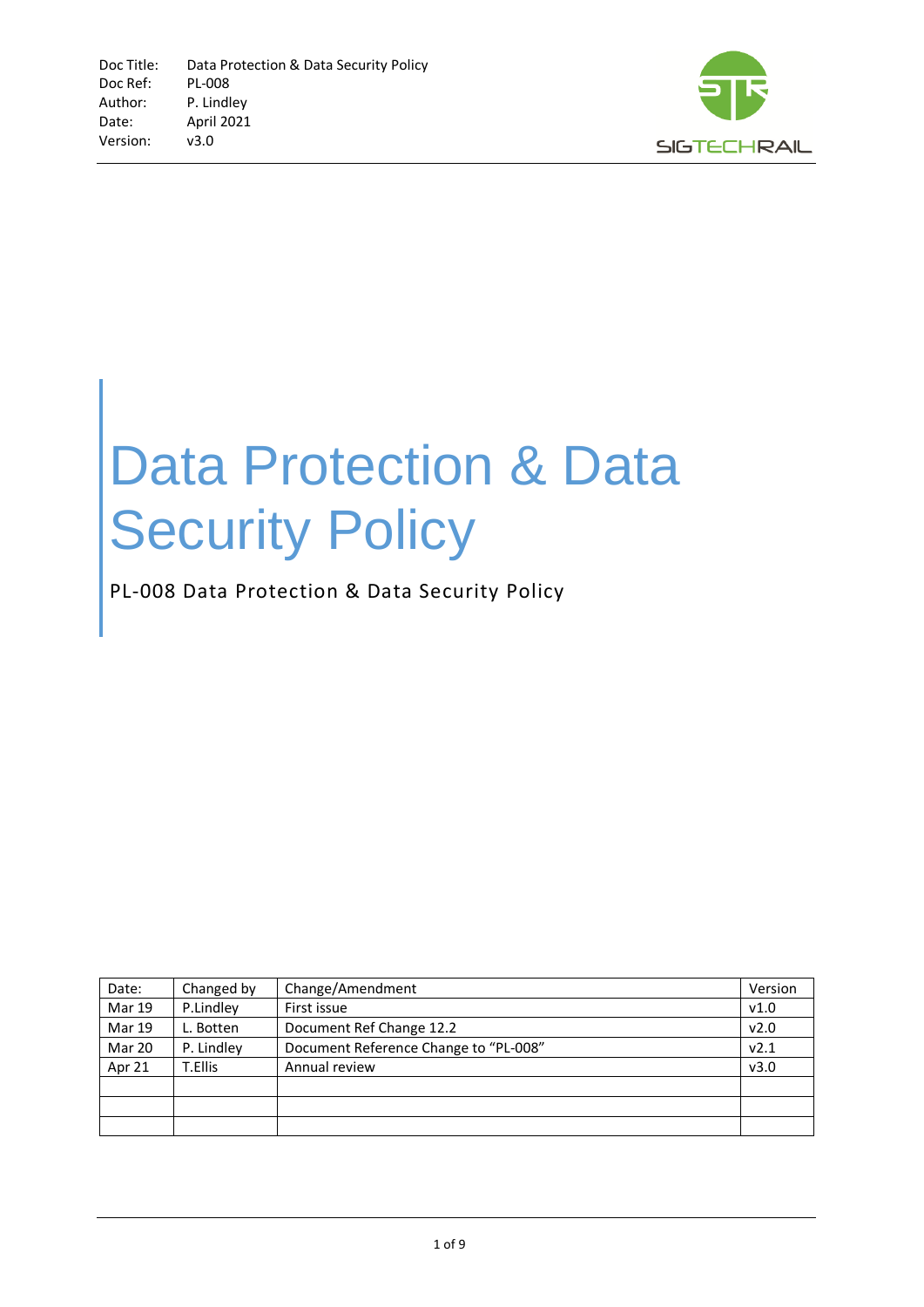

# Data Protection & Data Security Policy

#### **Purpose**

- A. SigTech Rail Consultancy Ltd (the Employer) is committed to ensuring that all personal data handled by us will be processed according to legally compliant standards of data protection and data security.
- B. We confirm for the purposes of the data protection laws, that the Employer is a data controller of the personal data in connection with your employment. This means that we determine the purposes for which, and the way, your personal data is processed.
- C. The purpose of this policy is to help us achieve our data protection and data security aims by:
	- i. notifying our staff of the types of personal information that we may hold about them, our customers, suppliers and other third parties and what we do with that information;
	- ii. setting out the rules on data protection and the legal conditions that must be satisfied when we collect, receive, handle, process, transfer and store personal data and ensuring staff understand our rules and the legal standards; and
	- iii. clarifying the responsibilities and duties of staff in respect of data protection and data security.
- D. This is a statement of policy only and does not form part of your contract of employment. We may amend this policy at any time, in our absolute discretion.
- E. For the purposes of this policy:
	- i. **Data protection laws** means all applicable laws relating to the processing of Personal Data, including, for the period during which it is in force, the General Data Protection Regulation (Regulation (EU) 2016/679).
	- ii. **Data subject** means the individual to whom the personal data relates.
	- iii. **Personal data** means any information that relates to an individual who can be identified from that information.
	- iv. **Processing** means any use that is made of data, including collecting, storing, amending, disclosing, or destroying it.
	- v. **Special categories of personal data** means information about an individual's racial or ethnic origin, political opinions, religious or philosophical beliefs, trade union membership, health, sex life or sexual orientation and biometric data.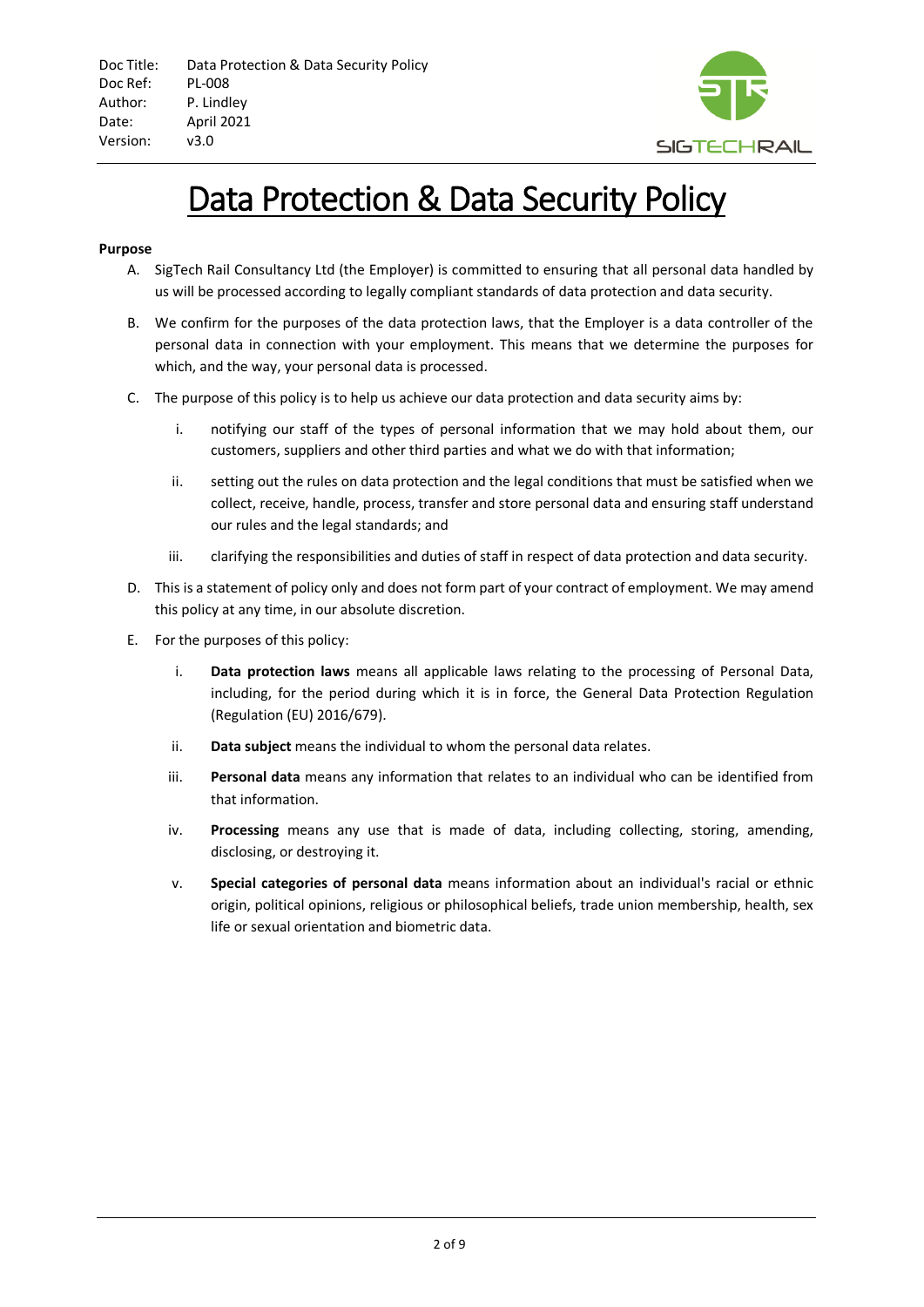

# **Data protection principles**

- 1. Staff whose work involves using personal data relating to Staff or others must comply with this policy and with the following data protection principles which require that personal information is:
	- a. **processed lawfully, fairly and in a transparent manner**. We must always have a lawful basis to process personal data, as set out in the data protection laws. Personal data may be processed as necessary to perform a contract with the data subject, to comply with a legal obligation which the data controller is the subject of, or for the legitimate interest of the data controller or the party to whom the data is disclosed. The data subject must be told who controls the information (us), the purpose(s) for which we are processing the information and to whom it may be disclosed.
	- b. **collected only for specified, explicit and legitimate purposes**. Personal data must not be collected for one purpose and then used for another. If we want to change the way we use personal data, we must first tell the data subject.
	- c. **processed only where it is adequate, relevant and limited to what is necessary for the purposes of processing**. We will only collect personal data to the extent required for the specific purpose notified to the data subject.
	- d. **accurate and the Employer takes all reasonable steps to ensure that information that is inaccurate is rectified or deleted without delay**. Checks to personal data will be made when collected and regular checks must be made afterwards. We will make reasonable efforts to rectify or erase inaccurate information.
	- e. **kept only for the period necessary for processing**. Information will not be kept longer than it is needed and we will take all reasonable steps to delete information when we no longer need it. For guidance on how long particular information should be kept, contact the Office Manager, or request a copy of our Data retention policy.
	- f. **secure, and appropriate measures are adopted by the Employer to ensure as such**.

# **Who is responsible for data protection and data security?**

- 2. Maintaining appropriate standards of data protection and data security is a collective task shared between us and you. This policy and the rules contained in it apply to all staff of the Employer, irrespective of seniority, tenure and working hours, including all employees, directors and officers, consultants and contractors, casual or agency staff, trainees, homeworkers and fixed-term staff and any volunteers (Staff).
- 3. Questions about this policy, or requests for further information, should be directed to the Office Manager.
- 4. All Staff have personal responsibility to ensure compliance with this policy, to handle all personal data consistently with the principles set out here and to ensure that measures are taken to protect the data security. Managers have special responsibility for leading by example and monitoring and enforcing compliance. The Office Manager must be notified if this policy has not been followed, or if it is suspected this policy has not been followed, as soon as reasonably practicable.
- 5. Any breach of this policy will be taken seriously and may result in disciplinary action up to and including dismissal. Significant or deliberate breaches, such as accessing Staff or customer personal data without authorisation or a legitimate reason to do so, may constitute gross misconduct and could lead to dismissal without notice.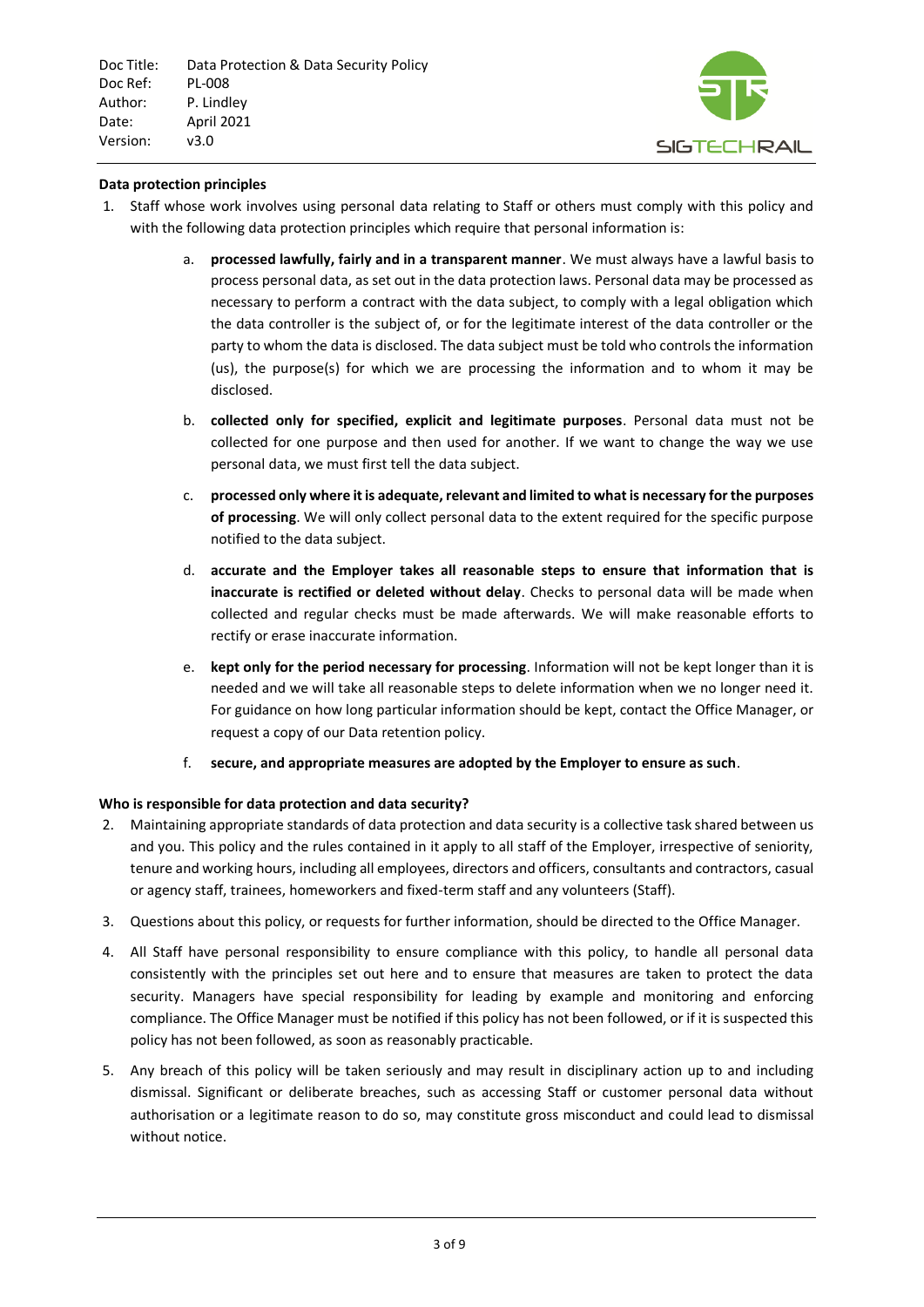

#### **What personal data and activities are covered by this policy?**

- 6. This policy covers personal data:
	- a. which relates to a natural living individual who can be identified either from that information in isolation or by reading it together with other information we possess;
	- b. is stored electronically or on paper in a filing system;
	- c. in the form of statements of opinion as well as facts;
	- d. which relates to Staff (present, past or future) or to any other individual whose personal data we handle or control;
	- e. which we obtain, is provided to us, which we hold or store, organise, disclose or transfer, amend, retrieve, use, handle, process, transport or destroy.
- 7. This personal data is subject to the legal safeguards set out in the data protection laws.

#### **What personal data do we process about Staff?**

- 8. We collect personal data about you which:
	- a. you provide or we gather before or during your employment or engagement with us;
	- b. is provided by third parties, such as references or information from suppliers or another party that we do business with; or
	- c. is in the public domain.
- 9. The types of personal data that we may collect, store and use about you include records relating to your:
	- a. home address, contact details and contact details for your next of kin;
	- b. recruitment (including your application form or curriculum vitae, references received and details of your qualifications);
	- c. pay records, national insurance number and details of taxes and any employment benefits such as pension and health insurance (including details of any claims made);
	- d. telephone, email, internet, fax or instant messenger use;
	- e. performance and any disciplinary matters, grievances, complaints or concerns in which you are involved.

#### **Sensitive personal data**

- 10. We may from time to time need to process sensitive personal information (sometimes referred to as 'special categories of personal data').
- 11. We will only process sensitive personal information if:
	- a. we have a lawful basis for doing so, eg it is necessary for the performance of the employment contract; and
	- b. one of the following special conditions for processing personal information applies:
		- i. the data subject has given explicit consent.
		- ii. the processing is necessary for the purposes of exercising the employment law rights or obligations of the Company or the data subject.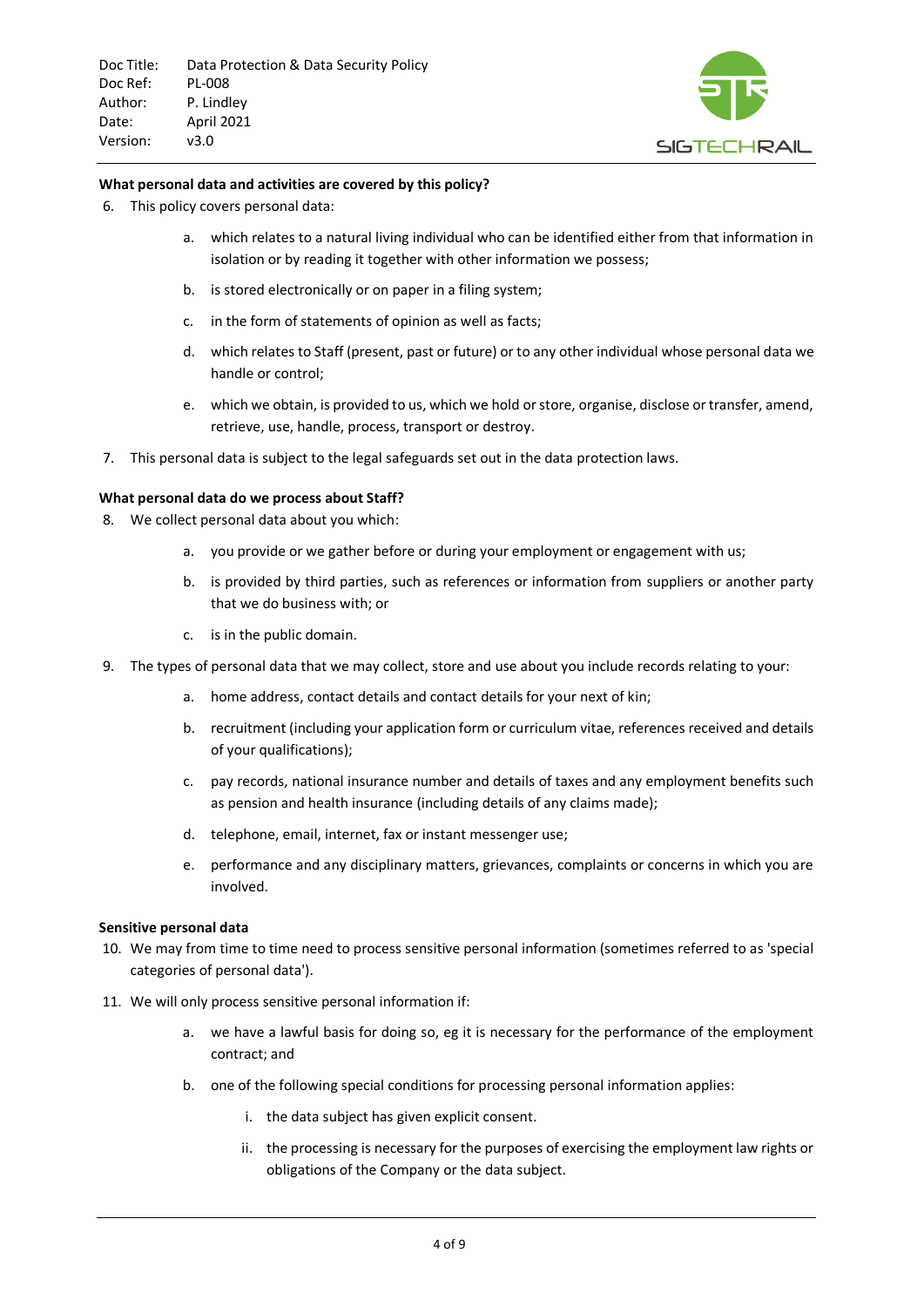

- iii. the processing is necessary to protect the data subject's vital interests, and the data subject is physically incapable of giving consent.
- iv. processing relates to personal data which are manifestly made public by the data subject.
- v. the processing is necessary for the establishment, exercise, or defence or legal claims; or
- vi. the processing is necessary for reasons of substantial public interest.
- 12. Before processing any sensitive personal information, Staff must notify the Office Manager of the proposed processing, in order for the Office Manager to assess whether the processing complies with the criteria noted above.
- 13. Sensitive personal information will not be processed until the assessment above has taken place and the individual has been properly informed of the nature of the processing, the purposes for which it is being carried out and the legal basis for it.
- 14. Our privacy notice sets out the type of sensitive personal information that we process, what it is used for and the lawful basis for the processing.

# **How we use your personal data**

- 15. We will tell you the reasons for processing your personal data, how we use such information and the legal basis for processing in our privacy notice. We will not process Staff personal information for any other reason.
- 16. In general we will use information to carry out our business, to administer your employment or engagement and to deal with any problems or concerns you may have, including, but not limited to:
	- a. Staff Address Lists: to compile and circulate lists of home address and contact details, to contact you outside working hours.
	- b. Sickness records: to maintain a record of your sickness absence and copies of any doctor's notes or other documents supplied to us in connection with your health, to inform your colleagues and others that you are absent through sickness, as reasonably necessary to manage your absence, to deal with unacceptably high or suspicious sickness absence, to inform reviewers for appraisal purposes of your sickness absence level, to publish internally aggregated, anonymous details of sickness absence levels.
	- c. Monitoring IT systems: to monitor your use of e-mails, internet, telephone and fax, computer or other communications or IT resources.
	- d. Disciplinary, grievance or legal matters: in connection with any disciplinary, grievance, legal, regulatory or compliance matters or proceedings that may involve you.
	- e. Performance Reviews: to carry out performance reviews.
	- f. Equal Opportunities Monitoring: to conduct monitoring for equal opportunities purposes and to publish anonymised, aggregated information about the breakdown of the Employer's workforce.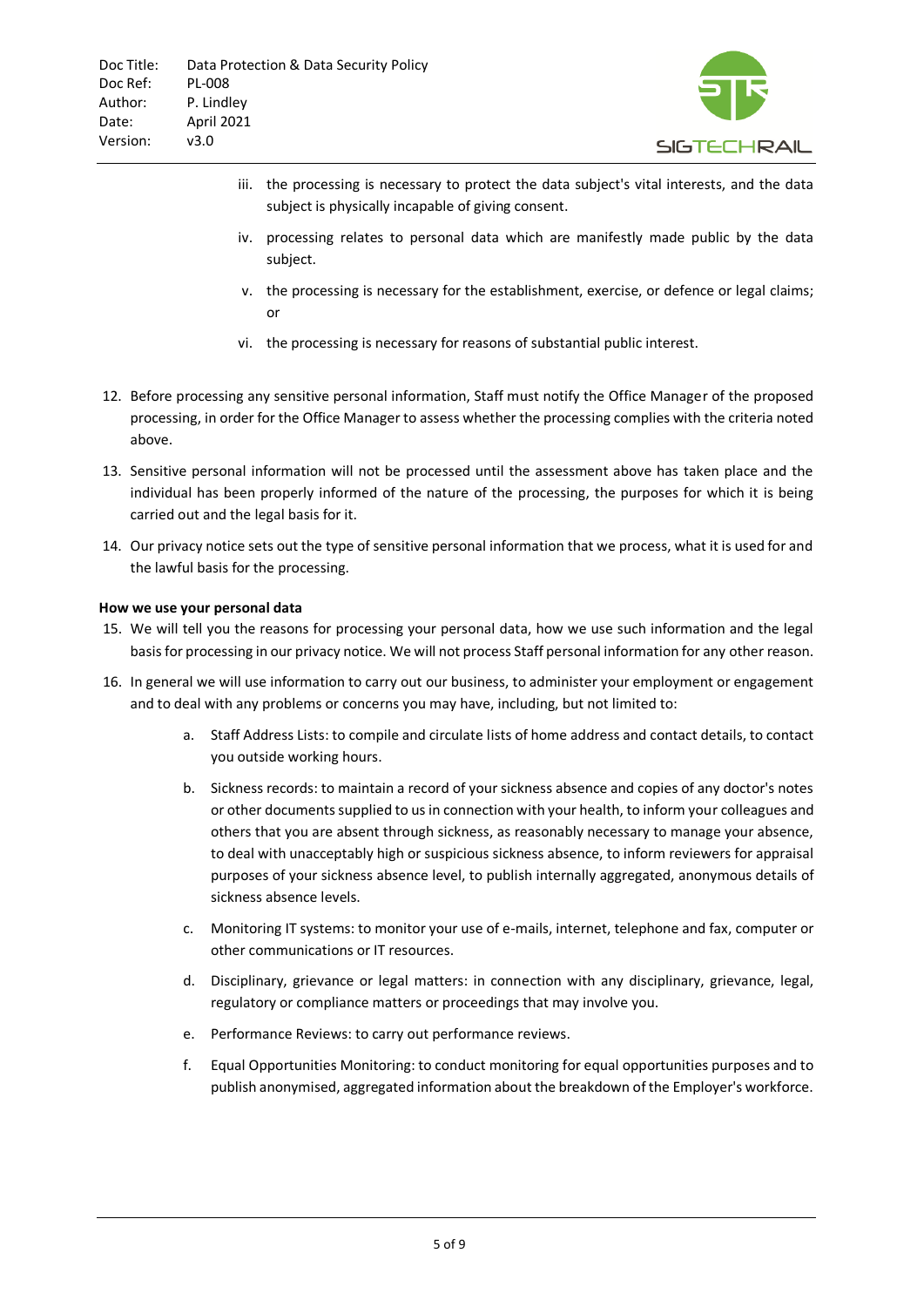

#### **Accuracy and relevance**

17. We will:

- a. ensure that any personal data processed is up to date, accurate, adequate, relevant and not excessive, given the purpose for which it was collected.
- b. not process personal data obtained for one purpose for any other purpose, unless you agree to this or reasonably expect this.
- 18. If you consider that any information held about you is inaccurate or out of date, then you should tell the Office Manager. If they agree that the information is inaccurate or out of date, then they will correct it promptly. If they do not agree with the correction, then they will note your comments.

#### **Storage and retention**

- 19. Personal data (and sensitive personal information) will be kept securely in accordance with our Information Security Policy.
- 20. The periods for which we hold personal data are contained in our privacy notices.

#### **Individual rights**

- 21. You have the following rights in relation to your personal data.
- 22. Subject access requests:
	- a. You have the right to make a subject access request. If you make a subject access request, we will tell you:
	- i. whether or not your personal data is processed and if so why, the categories of personal data concerned and the source of the data if it is not collected from you;
	- ii. to whom your personal data is or may be disclosed.
	- iii. for how long your personal data is stored (or how that period is decided);
	- iv. your rights of rectification or erasure of data, or to restrict or object to processing;
	- v. your right to right to complain to the Information Commissioner if you think we have failed to comply with your data protection rights; and
	- vi. whether or not we carry out automated decision-making and the logic involved in any such decision making.
	- b. We will provide you with a copy of the personal data undergoing processing. This will normally be in electronic form if you have made a request electronically, unless you agree otherwise.
	- c. To make a subject access request, contact us at [office@sigtechrail.co.uk.](mailto:office@sigtechrail.co.uk)
	- d. We may need to ask for proof of identification before your request can be processed. We will let you know if we need to verify your identity and the documents we require.
	- e. We will normally respond to your request within 28 days from the date your request is received. In some cases, eg where there is a large amount of personal data being processed, we may respond within 3 months of the date your request is received. We will write to you within 28 days of receiving your original request if this is the case.
	- f. If your request is manifestly unfounded or excessive, we are not obliged to comply with it.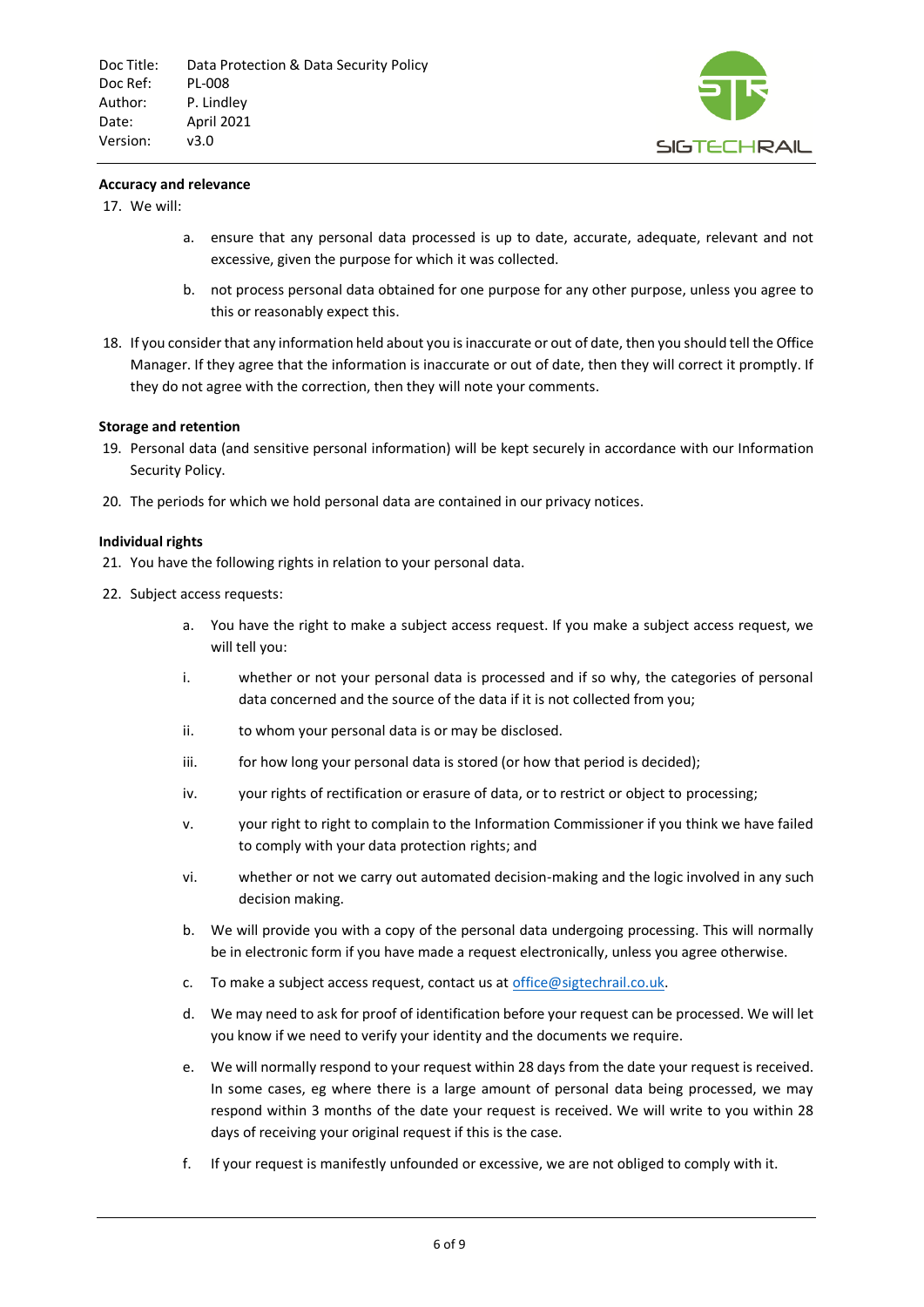

#### **Other rights:**

- g. You have a number of other rights in relation to your personal data. You can require us to:
	- i. rectify inaccurate data;
	- ii. stop processing or erase data that is no longer necessary for the purposes of processing;
	- iii. stop processing or erase data if your interests override our legitimate grounds for processing the data (where we rely on our legitimate interests as a reason for processing data);
	- iv. stop processing data for a period if data is inaccurate or if there is a dispute about whether or not your interests override the Employer's legitimate grounds for processing the data.
- h. To request that we take any of these steps, please send the request t[o office@sigtechrail.co.uk.](mailto:office@sigtechrail.co.uk)

#### **Data security**

- 23. We will use appropriate technical and organisational measures to keep personal data secure, and in particular to protect against unauthorised or unlawful processing and against accidental loss, destruction or damage.
- 24. Maintaining data security means making sure that:
	- a. only people who are authorised to use the information can access it;
	- b. where possible, personal data is pseudonymised or encrypted;
	- c. information is accurate and suitable for the purpose for which it is processed; and
	- d. authorised persons can access information if they need it for authorised purposes.
- 25. By law, we must use procedures and technology to secure personal information throughout the period that we hold or control it, from obtaining to destroying the information.
- 26. Personal information must not be transferred to any person to process (eg while performing services for us on or our behalf), unless that person has either agreed to comply with our data security procedures or we are satisfied that other adequate measures exist.
- 27. Security procedures include:
	- a. Any desk or cupboard containing confidential information must be kept locked.
	- b. Computers should be locked with a strong password that is changed regularly or shut down when they are left unattended and discretion should be used when viewing personal information on a monitor to ensure that it is not visible to others.
	- c. Data stored on CDs or memory sticks must be encrypted or password protected and locked away securely when they are not being used.
	- d. The Office Manager must approve of any cloud used to store data.
	- e. Data should never be saved directly to mobile devices such as laptops, tablets or smartphones.
	- f. All servers containing sensitive personal data must be approved and protected by security software.
	- g. Servers containing personal data must be kept in a secure location, away from general office space.
	- h. Data should be regularly backed up in line with the Employer's back-up procedure.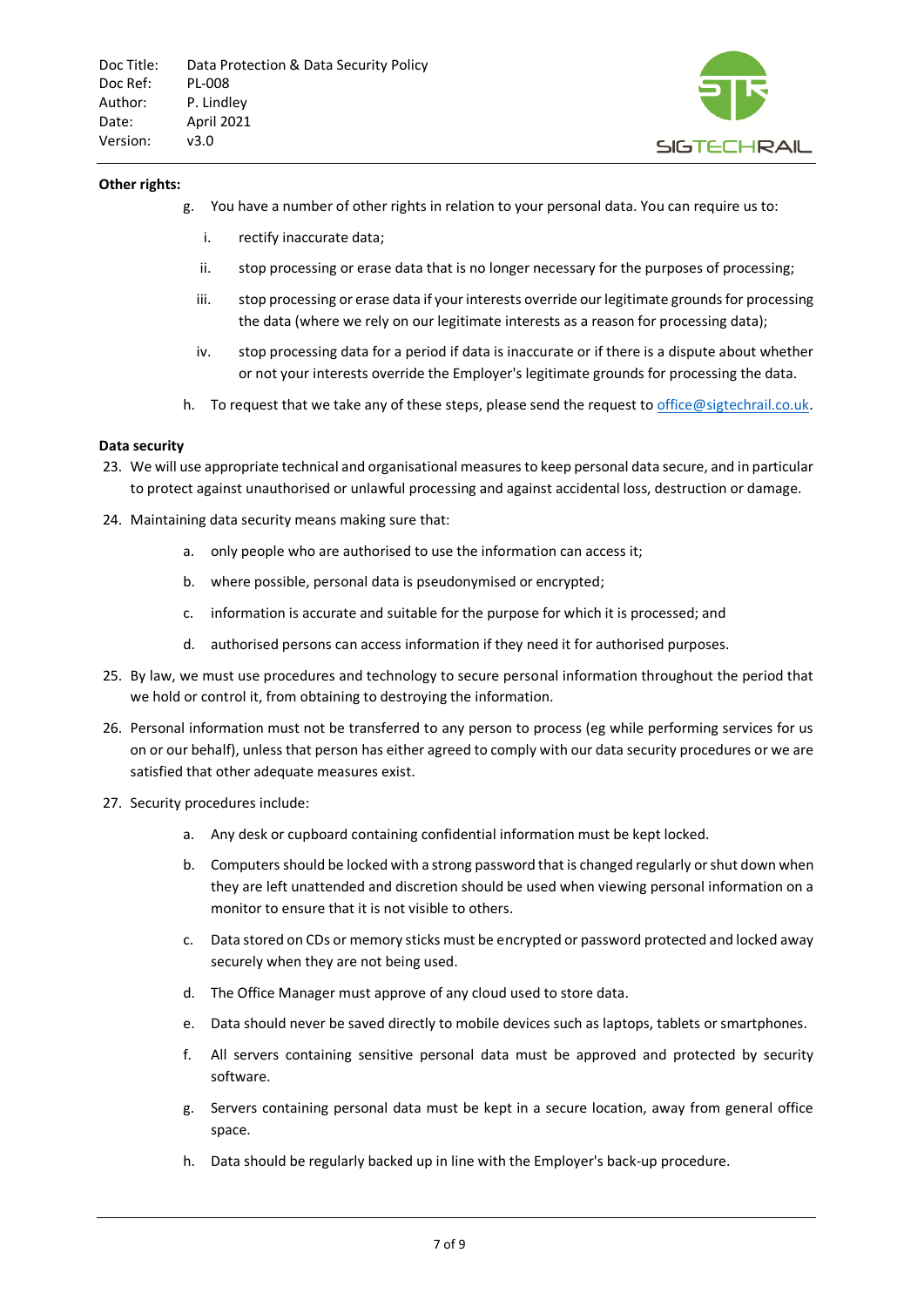

- 28. Telephone Precautions. Particular care must be taken by Staff who deal with telephone enquiries to avoid inappropriate disclosures. In particular:
	- a. the identity of any telephone caller must be verified before any personal information is disclosed;
	- b. if the caller's identity cannot be verified satisfactorily then they should be asked to put their query in writing;
	- c. do not allow callers to bully you into disclosing information. In case of any problems or uncertainty, contact the Office Manager.
- 29. Methods of disposal. Copies of personal information, whether on paper or on any physical storage device, must be physically destroyed when they are no longer needed. Paper documents should be shredded and CDs or memory sticks or similar must be rendered permanently unreadable.

# **Data impact assessments**

- 30. Some of the processing that the Employer carries out may result in risks to privacy.
- 31. Where processing would result in a high risk to Staff rights and freedoms, the Employer will carry out a data protection impact assessment to determine the necessity and proportionality of processing. This will include considering the purposes for which the activity is carried out, the risks for individuals and the measures that can be put in place to mitigate those risks.

# **Data breaches**

- 32. If we discover that there has been a breach of Staff personal data that poses a risk to the rights and freedoms of individuals, we will report it to the Information Commissioner within 72 hours of discovery.
- 33. We will record all data breaches regardless of their effect in accordance with our Breach response policy.
- 34. If the breach is likely to result in a high risk to your rights and freedoms, we will tell affected individuals that there has been a breach and provide them with more information about its likely consequences and the mitigation measures it has taken.

#### **Individual responsibilities**

- 35. Staff are responsible for helping the Employer keep their personal data up to date.
- 36. Staff should let the Employer know if personal data provided to the Employer changes, eg if you move house or change your bank details.
- 37. You may have access to the personal data of other Staff members and of our customers in the course of your employment. Where this is the case, the Employer relies on Staff members to help meet its data protection obligations to Staff and to customers.
- 38. Individuals who have access to personal data are required:
	- a. to access only personal data that they have authority to access and only for authorised purposes;
	- b. not to disclose personal data except to individuals (whether inside or outside of the Employer) who have appropriate authorisation;
	- c. to keep personal data secure (eg by complying with rules on access to premises, computer access, including password protection, and secure file storage and destruction);
	- d. not to remove personal data, or devices containing or that can be used to access personal data, from the Employer's premises without adopting appropriate security measures (such as encryption or password protection) to secure the data and the device; and